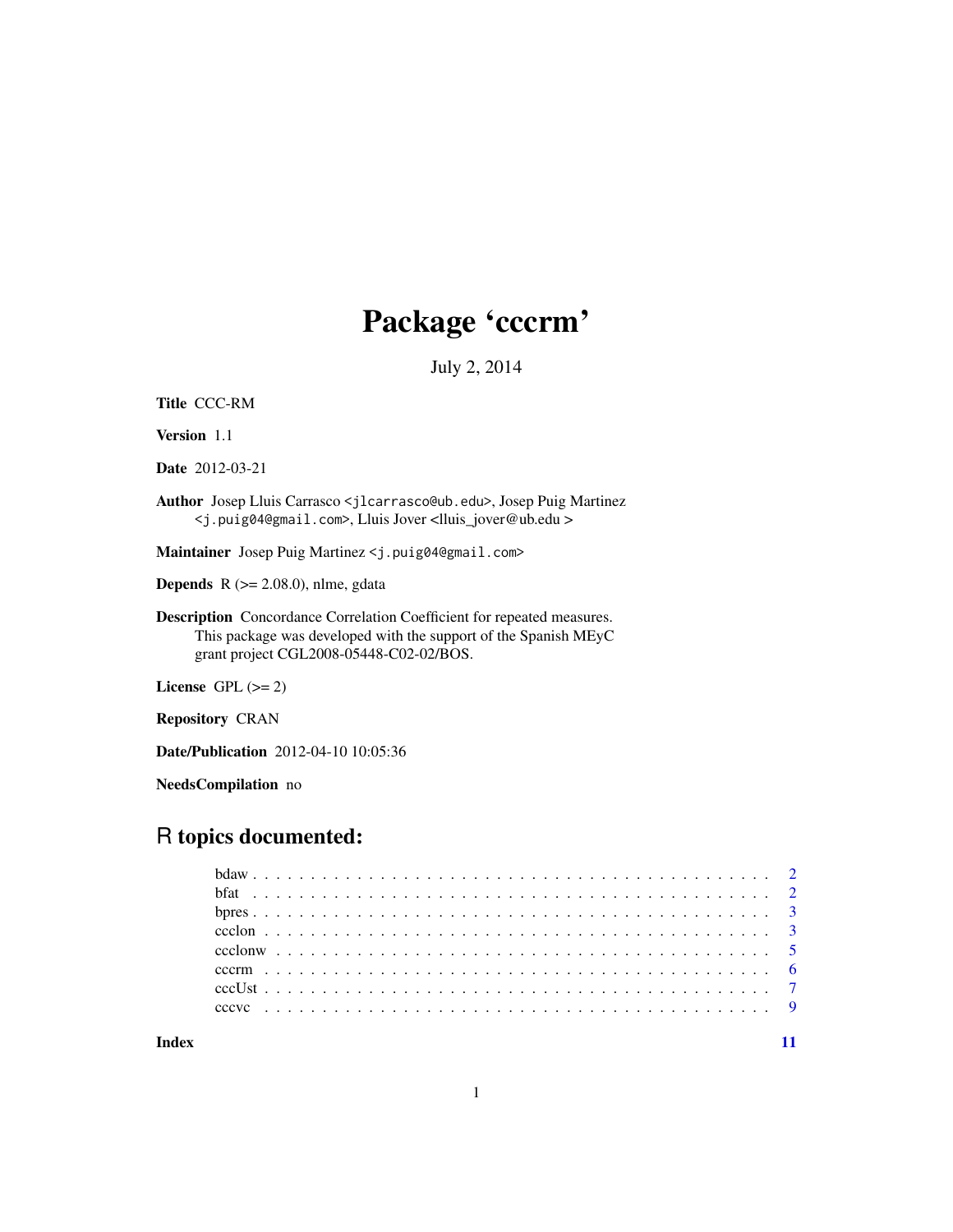<span id="page-1-0"></span>

#### Description

Data in wich plasma cortisol AUC was calculated from the trapezoidal rule over the 12-hr period of the hourly blood draws. Data from five visits on each of subjects.

### Usage

bdaw

# Format

SUBJ Number of subject

VNUM Number of time

cort\_suc Plasma cortisol AUC

met Number of observer

bfat *Body fat data*

### Description

Data in which percentage body fat was estimated from skinfold calipers and DEXA on a cohort of 90 adolescent girls. Skinfold caliper and DEXA measurements were taken at ages 12.5, 13 and 13.5.

#### Usage

bfat

#### Format

SUBJECT Number of subject VISITNO Number of time bf Percentage bodi fat

met Number of observer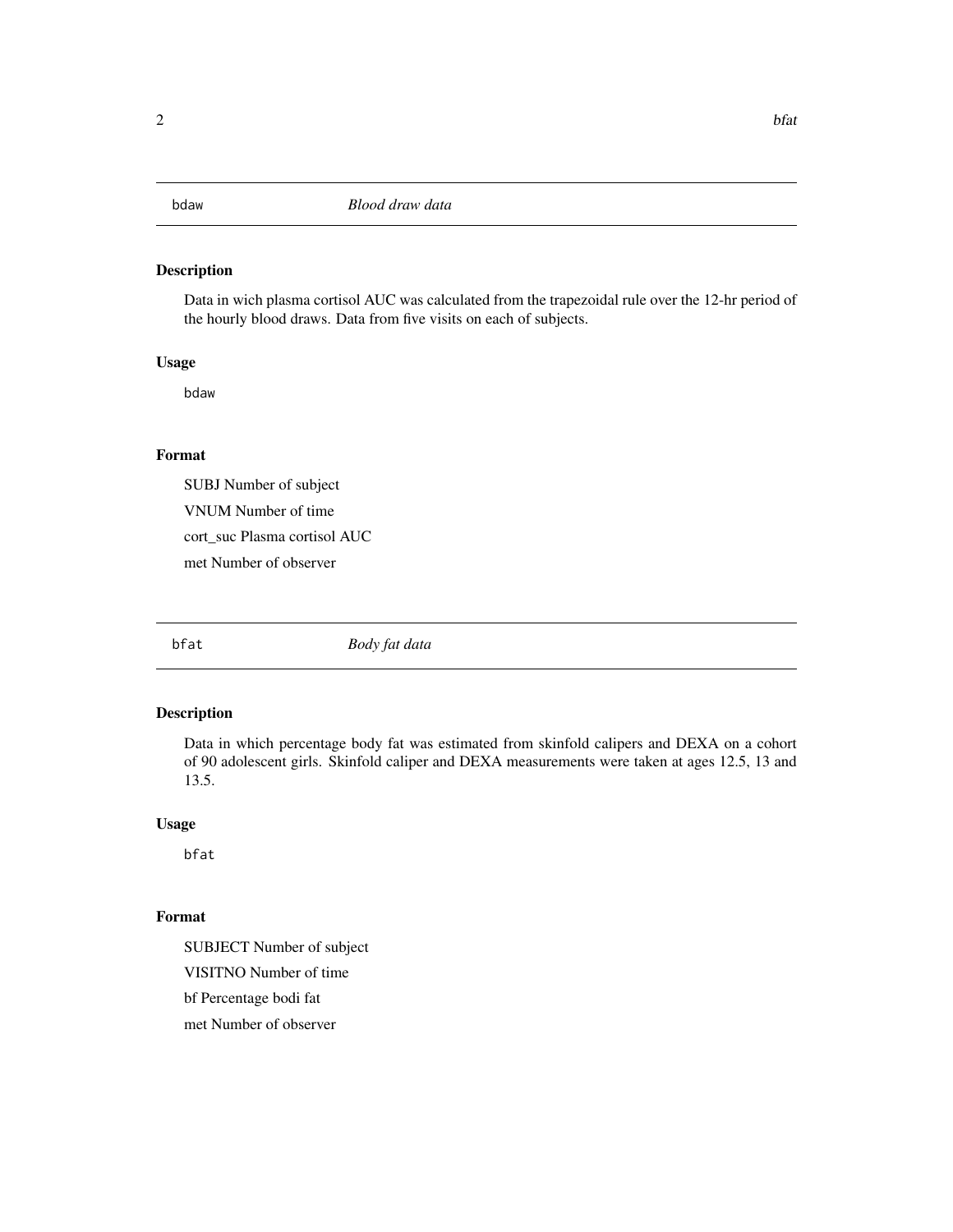<span id="page-2-0"></span>

#### Description

Systolic and diastolic blood pressure was measured in a sample of 384 subjects using a handle mercury sphygmomanometer device and an automatic device.

# Usage

bpres

# Format

ID Number of subject SEXO Sex of subject EDAD Age of subject SIS Systolic blood preasure DIA Diastolic blood preasure NM Number of visit METODE Number of observer

ccclon *Longitudinal Repeated Measures Concordance Correlation Coefficient estimated by Variance Components*

#### Description

Estimates the concordance correlation coefficient for repeated measurements using the variance components from a linear mixed model.

#### Usage

```
ccclon(dataset,ry,rind,rtime,rmet,covar=NULL,rho=0)
## Default S3 method:
ccclon(dataset,ry,rind,rtime,rmet,covar=NULL,rho=0)
## S3 method for class 'ccclon'
print(x, \ldots)## S3 method for class 'ccclon'
summary(object,...)
## S3 method for class 'summary.ccclon'
print(x, \ldots)
```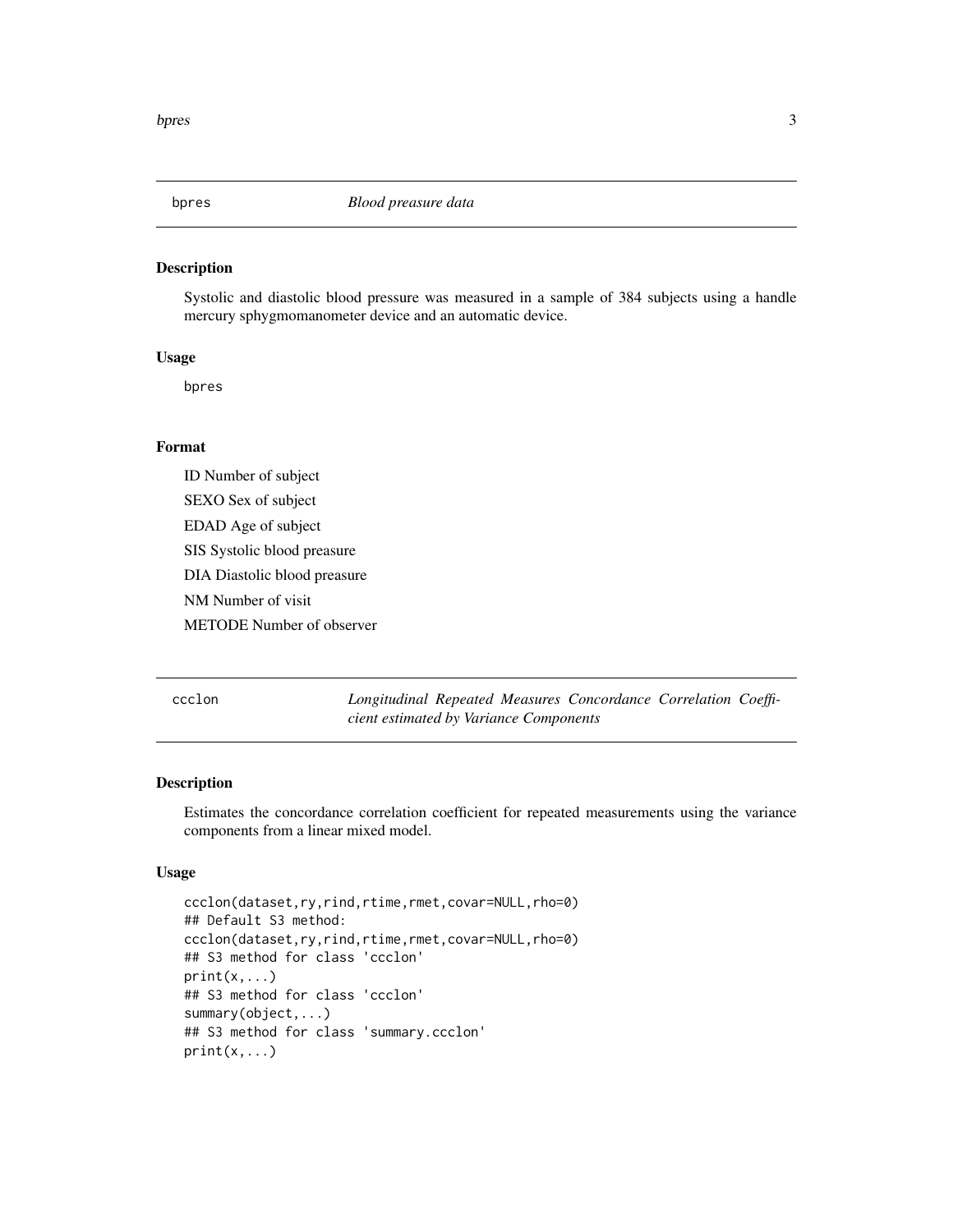4 ccclon and the contract of the contract of the contract of the contract of the contract of the contract of the contract of the contract of the contract of the contract of the contract of the contract of the contract of t

#### Arguments

| dataset  | Name of data set                                                                                                     |
|----------|----------------------------------------------------------------------------------------------------------------------|
| ry       | Character string indicating the outcome in data set                                                                  |
| rind     | Character string indicating the subject variable in data set                                                         |
| rmet     | Character string indicating the method variable in data set                                                          |
| rtime    | Character string indicating the time variable in data set                                                            |
| covar    | Character vector indicating the covariables                                                                          |
| rho      | Within subject correlation structure. The value 0 stands for compound symmetry<br>and 1 for autoregressive order one |
| X        | Object class ccclon                                                                                                  |
| object   | Object class ccclon                                                                                                  |
| $\cdots$ | other arguments to be passed to print or summary                                                                     |

#### Value

An object of class ccclon.The generic function print and summary gives the estimates of the concordance correlation coefficient. The object ccclon contains the following components:

| model | Linear mixed model output                                                                                                                                                                             |
|-------|-------------------------------------------------------------------------------------------------------------------------------------------------------------------------------------------------------|
| vс    | Variance Components estimates                                                                                                                                                                         |
| sigma | An approximate covariance matrix for the variance components                                                                                                                                          |
| ccc.p | The Concordance Correlation Coefficient estimate                                                                                                                                                      |
| ccc.i | Vector containing the Concordance Correlation Coefficient estimate, standard<br>error, 95 percent confidence intervals. Additionally Z Fisher's transformation<br>and its standard error are provided |

#### References

King, T. S., Chinchilli, V. M., Carrasco, J. L. (2007). A repeated measures concordance correlation coefficient. Statistics in Medicine 26(16):3095 3113

Carrasco, J. L., King, T. S., and Chinchilli, V. M. (2009). The concordance correlation coefficient for repeated measures estimated by variance components. Journal of Biopharmaceutical Statistics 19, 90 105.

#### Examples

```
data(bdaw)
```

```
result<-ccclon(bdaw,"cort_auc","SUBJ","VNUM","met")
result
```
summary(result)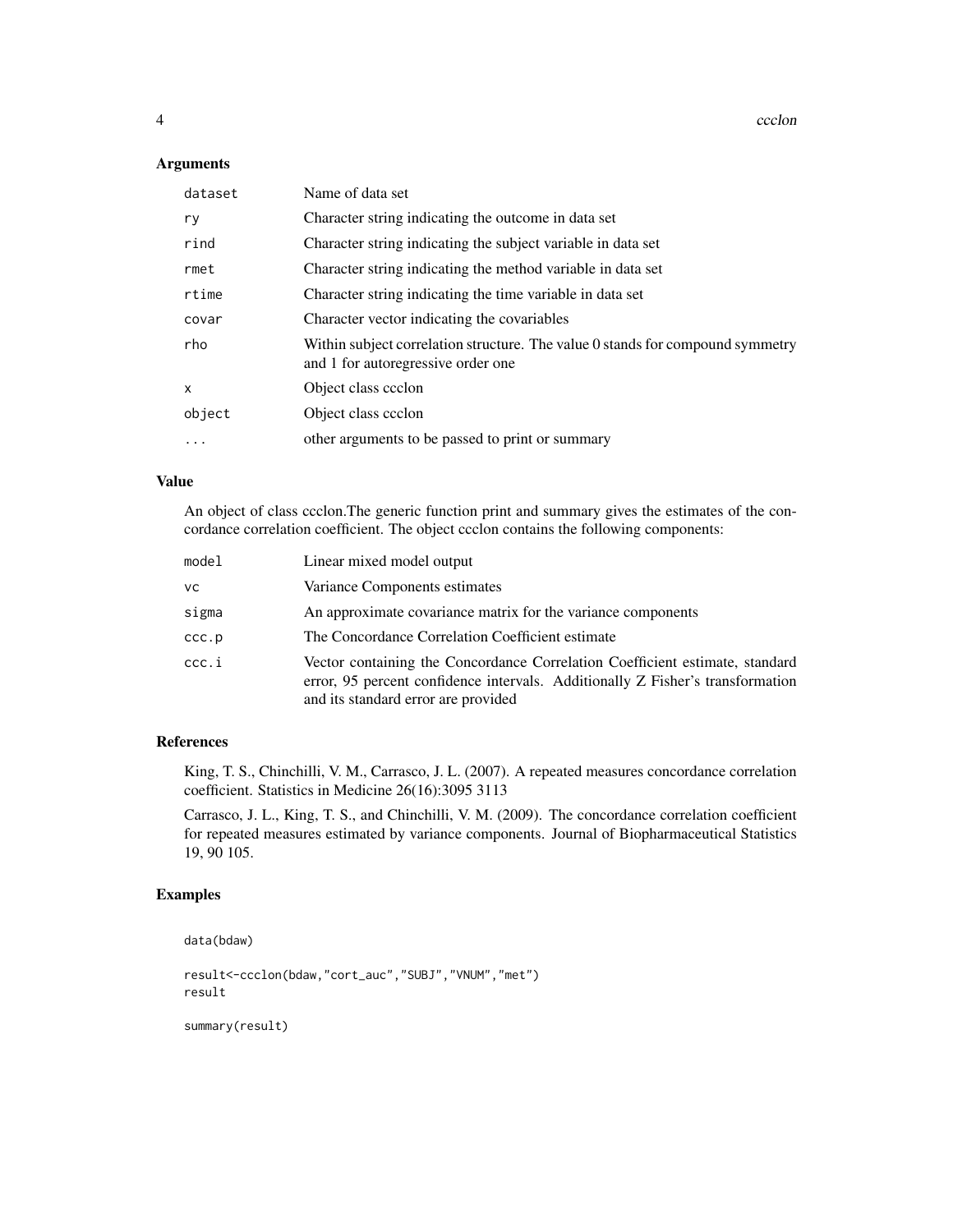<span id="page-4-0"></span>ccclonw *Weighted Longitudinal Repeated Measures Concordance Correlation Coefficient estimated by Variance Components*

#### Description

Estimates the weighted concordance correlation coefficient for repeated measurements using the variance components from a linear mixed model. The different weights are assigned according to the repeated measures.

#### Usage

```
ccclonw(dataset,ry,rind,rtime,rmet,vecD,covar=NULL,rho=0)
## Default S3 method:
ccclonw(dataset,ry,rind,rtime,rmet,vecD,covar=NULL,rho=0)
## S3 method for class 'ccclonw'
print(x, \ldots)## S3 method for class 'ccclonw'
summary(object,...)
## S3 method for class 'summary.ccclonw'
print(x, \ldots)
```
# Arguments

| dataset  | Name of data set                                                                                                     |
|----------|----------------------------------------------------------------------------------------------------------------------|
| ry       | Character string indicating the outcome in data set                                                                  |
| rind     | Character string indicating the subject variable in data set                                                         |
| rmet     | Character string indicating the method variable in data set                                                          |
| rtime    | Character string indicating the time variable in data set                                                            |
| vecD     | Vector of weigths                                                                                                    |
| covar    | Character vector indicating the covariables                                                                          |
| rho      | Within subject correlation structure. The value 0 stands for compound symmetry<br>and 1 for autoregressive order one |
| X        | Object class ccclonw                                                                                                 |
| object   | Object class ccclonw                                                                                                 |
| $\cdots$ | other arguments to be passed to print or summary                                                                     |

# Value

An object of class ccclonw.The generic function print and summary gives the estimates of the concordance correlation coefficient. The object ccclonw contains the following components:

model Linear mixed model output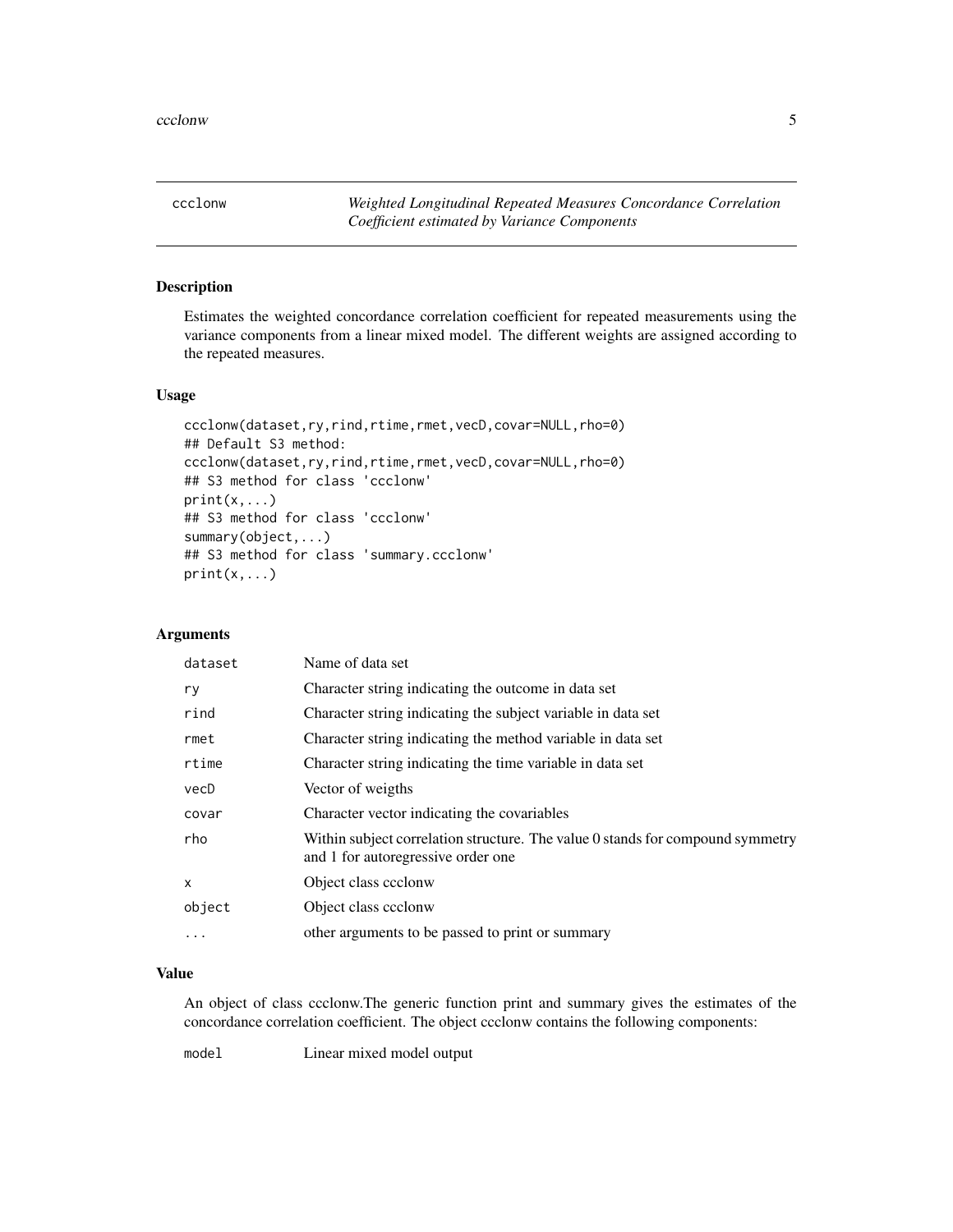<span id="page-5-0"></span>

| vс    | Variance Components estimates                                                                                                                                                                         |
|-------|-------------------------------------------------------------------------------------------------------------------------------------------------------------------------------------------------------|
| sigma | An approximate covariance matrix for the variance components                                                                                                                                          |
| ccc.p | The Concordance Correlation Coefficient estimate                                                                                                                                                      |
| ccc.i | Vector containing the Concordance Correlation Coefficient estimate, standard<br>error, 95 percent confidence intervals. Additionally Z Fisher's transformation<br>and its standard error are provided |

#### References

King, T. S., Chinchilli, V. M., Carrasco, J. L. (2007). A repeated measures concordance correlation coefficient. Statistics in Medicine 26(16):3095 3113

Carrasco, J. L., King, T. S., and Chinchilli, V. M. (2009). The concordance correlation coefficient for repeated measures estimated by variance components. Journal of Biopharmaceutical Statistics 19, 90 105.

#### Examples

data(bfat)

```
result<-ccclonw(bfat,"bf","SUBJECT","VISITNO","met",vecD=c(2,1,1))
result
```
summary(result)

cccrm *CCC-RM*

# Description

Concordance Correlation Coefficient for repeated measures

#### Details

Package:cccrm

Title: CCC-RM

Version: 1.1

Date: 2012-03-21

Author: Josep Lluis Carrasco <jlcarrasco@ub.edu>, Josep Puig Martinez <j.puig04@gmail.com>, Lluis Jover <lluis\_jover@ub.edu>

Maintainer: Josep Puig Martinez <j.puig04@gmail.com>

Depends:  $R$  ( $>= 2.08.0$ ), nlme, gdata

Description:Concordance Correlation Coefficient for repeated measures

License: GPL version 2 or newer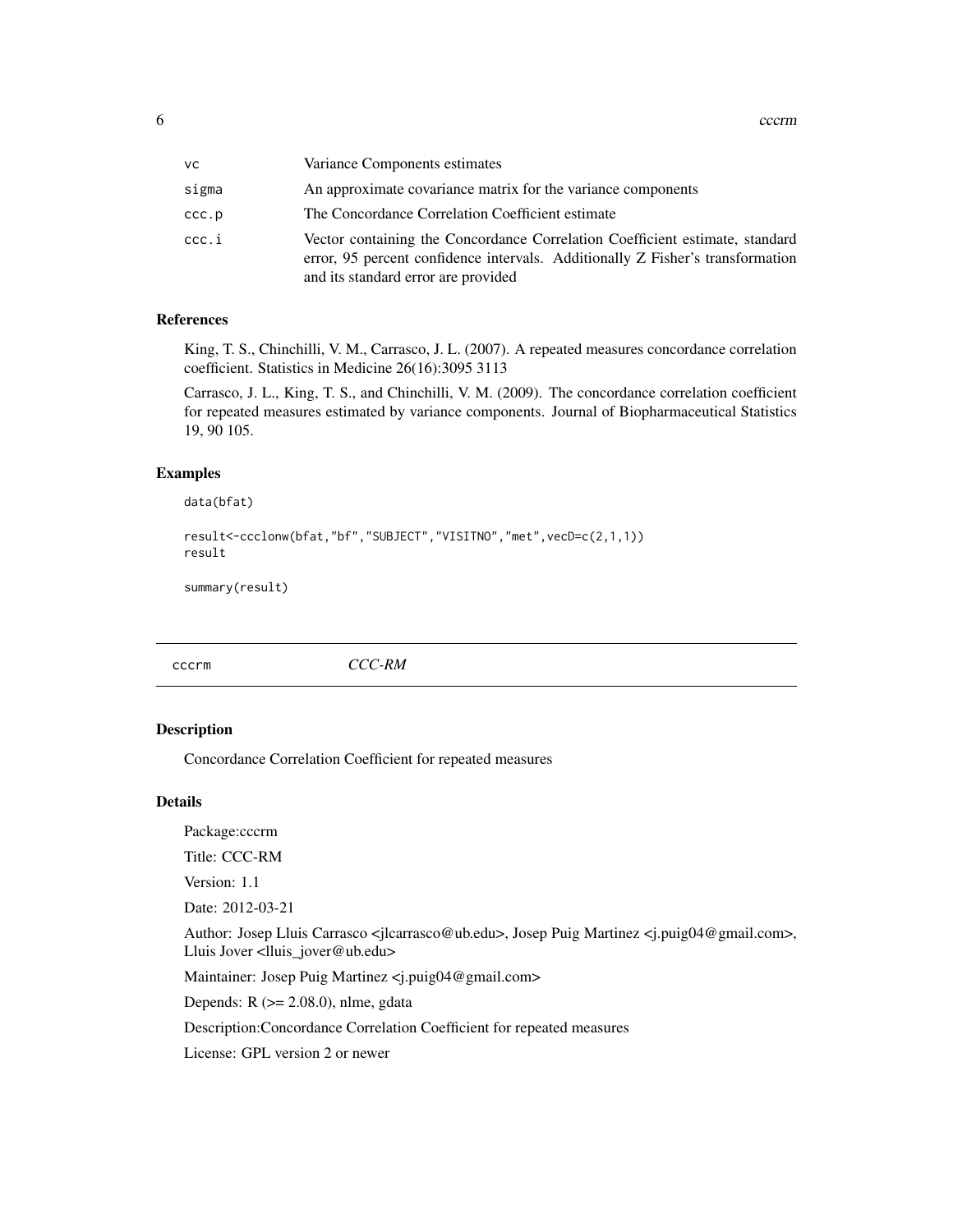#### <span id="page-6-0"></span>cccUst 7

# Value

| Functions: |                                                                                                                  |
|------------|------------------------------------------------------------------------------------------------------------------|
| CCCVC      | Concordance Correlation Coefficient by Variance Components                                                       |
| ccclon     | Longitudinal Repeated Measures Concordance Correlation Coefficient estimated<br>by Variance Components           |
| ccclonw    | Weighted Longitudinal Repeated Measures Concordance Correlation Coeffi<br>cient estimated by Variance Components |
| cccUst     | Repeated Measures Concordance Correlation Coefficient estimated by U statis-<br>tics                             |
| cccUst     | Repeated Measures Concordance Correlation Coefficient estimated by<br>U statistics                               |

# Description

Estimates the concordance correlation coefficient for repeated measurements using the U statistics approach. This function is also appropiate for the non-repeated measures setting subject and observer.

#### Usage

```
cccUst(dataset,ry,rmet,rtime,Dmat=NULL,delta=1)
## Default S3 method:
cccUst(dataset,ry,rmet,rtime,Dmat=NULL,delta=1)
## S3 method for class 'cccUst'
print(x, \ldots)## S3 method for class 'cccUst'
summary(object,...)
## S3 method for class 'summary.cccUst'
print(x, \ldots)
```
# Arguments

| dataset      | Name of data set                                                                                                     |
|--------------|----------------------------------------------------------------------------------------------------------------------|
| ry           | Character string indicating the outcome in data set                                                                  |
| rmet         | Character string indicating the method variable in data set                                                          |
| rtime        | Character string indicating the time variable in data set                                                            |
| Dmat         | Matrix of weigths                                                                                                    |
| delta        | The power of the differences. Delta=0 yields a parameter that is comparable to<br>repeated measures version of kappa |
| $\mathsf{x}$ | Object class cccUst                                                                                                  |
| object       | Object class cccUst                                                                                                  |
| $\ddots$     | other arguments to be passed to print or summary                                                                     |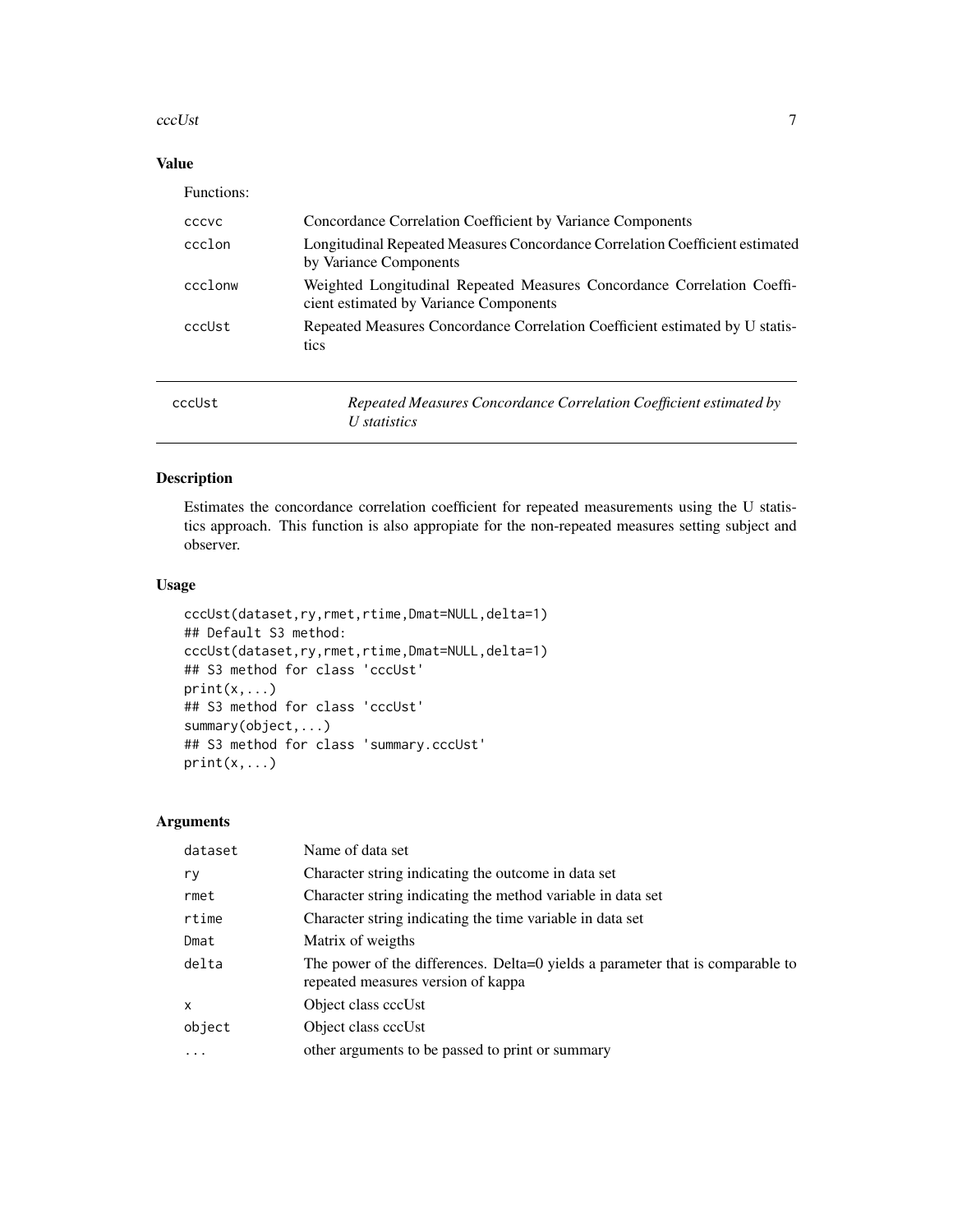#### Value

An object of class cccUst.The generic function print and summary gives the estimates of the concordance correlation coefficient. The object cccUst contains the following components:

| CCC | Coficient of concordance                   |
|-----|--------------------------------------------|
| se  | Standard Error of CCC                      |
| low | Lower limit of the confidence interval ccc |
| up  | upper limit of the confidence interval ccc |
| 7   | Z trasformation                            |
| seZ | Standard Error of Z trasformation          |

#### References

King, T. S. and Chinchilli, V. M. (2001). A generalized concordance correlation coefficient for continuous and categorical data. Statistics in Medicine 20, 2131 2147.

King, T. S., Chinchilli, V. M., Carrasco, J. L. (2007). A repeated measures concordance correlation coefficient. Statistics in Medicine 26(16):3095 3113

#### Examples

```
#No Longitudinal dataset
data(bpres)
bp1<-bpres[bpres$NM==1,]
result<-cccUst(bp1,"DIA","METODE")
result
summary(result)
#Longitudinal dataset
data(bdaw)
result2<-cccUst(bdaw,"cort_auc","met","VNUM")
result2
summary(result2)
#Weigthed lognitudinal dataset
data(bfat)
result3<-cccUst(bfat,"bf","met","VISITNO",Dmat=diag(c(2,1,1)))
result3
summary(result3)
```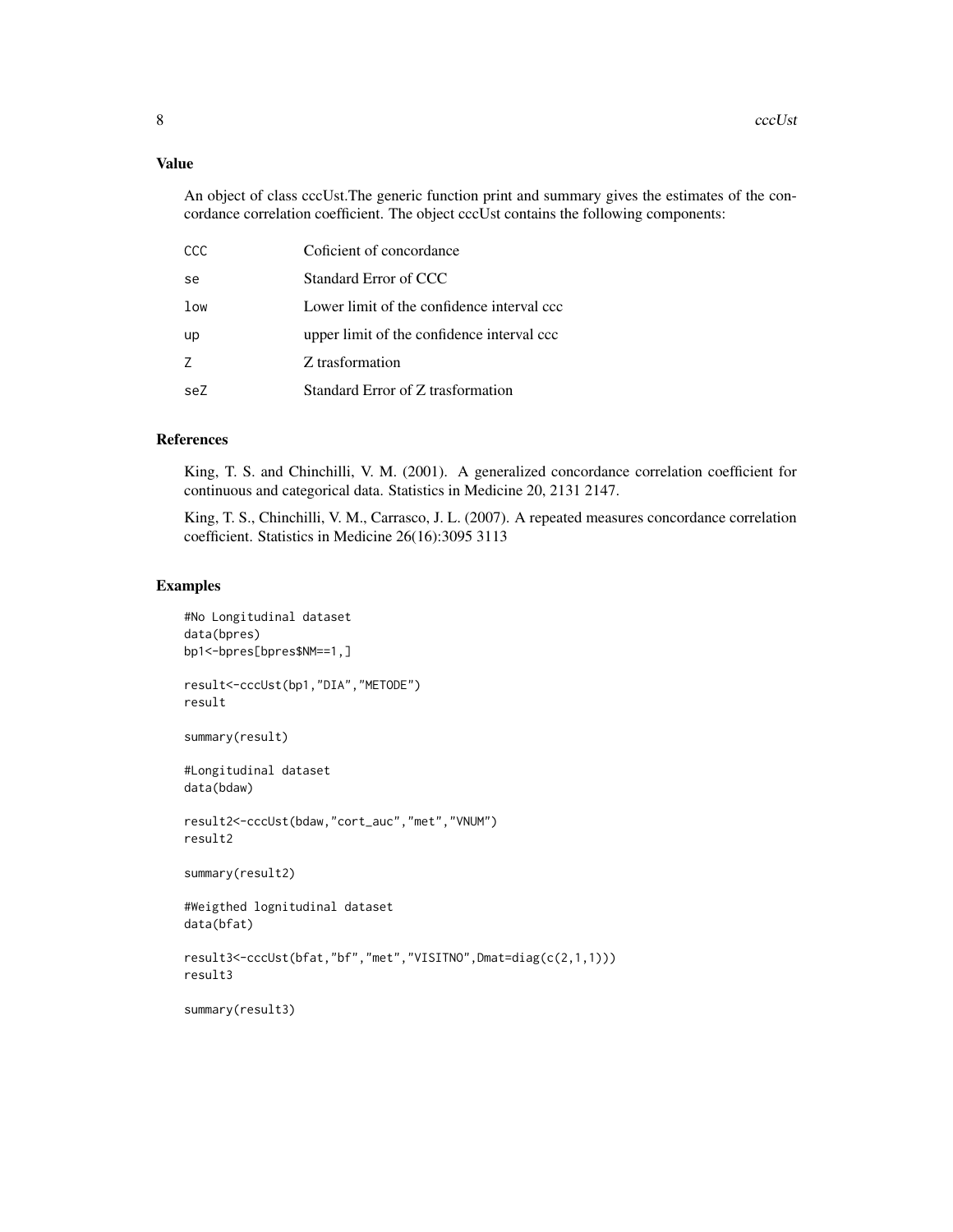<span id="page-8-0"></span>

#### Description

Estimates the concordance correlation coefficient through the variance components of a linear mixed model

#### Usage

```
cccvc(dataset,ry,rind,rmet,covar=NULL,int=FALSE)
cccvc1(dataset,ry,rind,rmet,covar=NULL)
## Default S3 method:
cccvc1(dataset,ry,rind,rmet,covar=NULL)
## S3 method for class 'cccvc1'
print(x, \ldots)## S3 method for class 'cccvc1'
summary(object,...)
## S3 method for class 'summary.cccvc1'
print(x, \ldots)cccvc2(dataset,ry,rind,rmet,covar=NULL)
## Default S3 method:
cccvc2(dataset,ry,rind,rmet,covar=NULL)
## S3 method for class 'cccvc2'
print(x,...)
## S3 method for class 'cccvc2'
summary(object,...)
## S3 method for class 'summary.cccvc2'
print(x, \ldots)
```
### Arguments

| dataset      | Name of data set                                                                            |
|--------------|---------------------------------------------------------------------------------------------|
| ry           | Character string indicating the outcome in data set                                         |
| rind         | Character string indicating the subject variable in data set                                |
| rmet         | Character string indicating the method variable in data set                                 |
| covar        | Character vector indicating the covariables                                                 |
| int          | Boolean value indicating whether the Subject-Method interaction is included in<br>the model |
| $\mathsf{x}$ | Object class cccvc                                                                          |
| object       | Object class cccvc                                                                          |
| $\cdots$     | other arguments to be passed to print or summary                                            |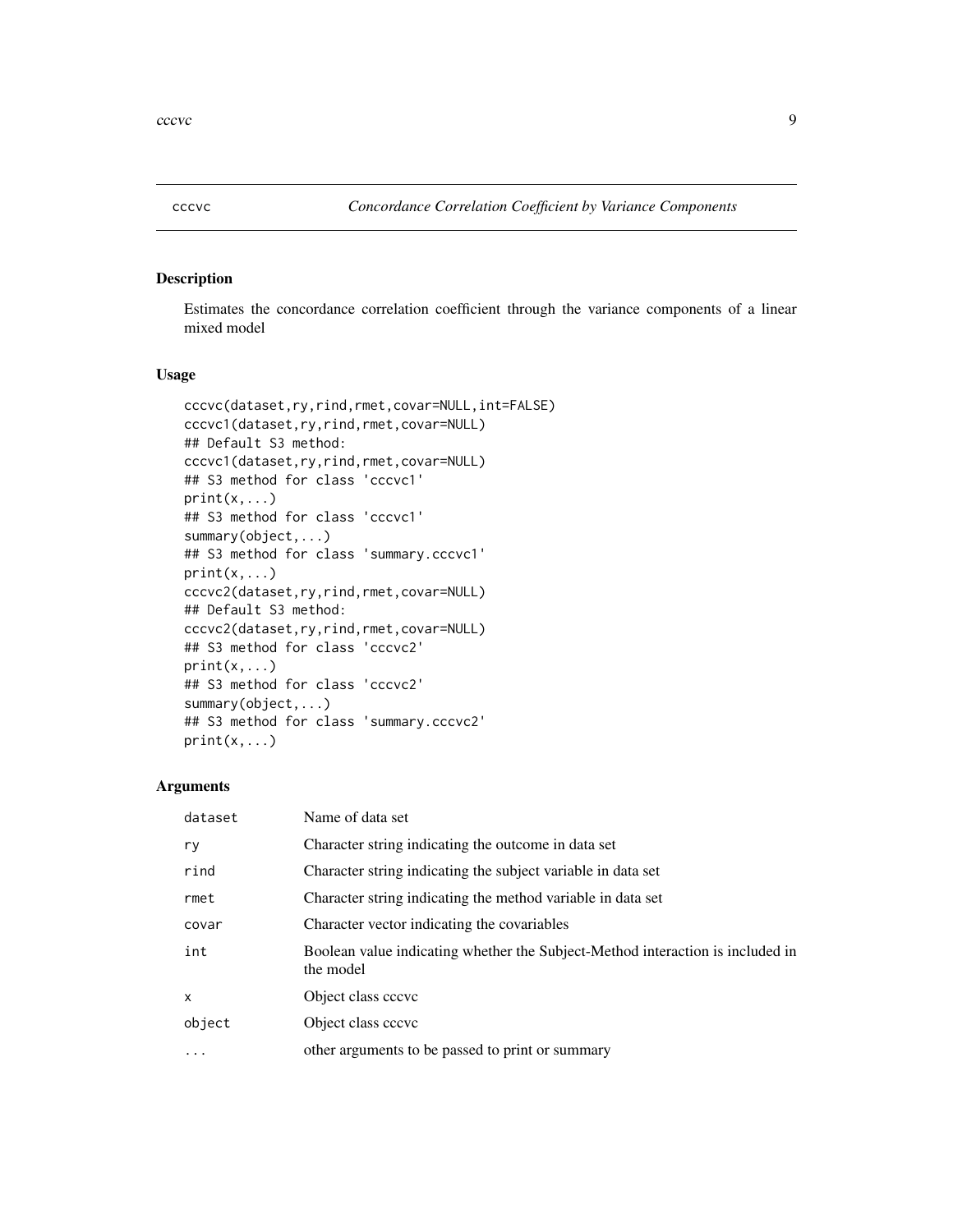#### Value

An object of class cccvc.The generic function print and summary gives the estimates of the concordance correlation coefficient. The object cccvc contains the following components:

| model | Linear mixed model output                                                                                                                                                                             |
|-------|-------------------------------------------------------------------------------------------------------------------------------------------------------------------------------------------------------|
| vс    | Variance Components estimates                                                                                                                                                                         |
| sigma | An approximate covariance matrix for the variance components                                                                                                                                          |
| ccc.p | The Concordance Correlation Coefficient estimate                                                                                                                                                      |
| ccc.i | Vector containing the Concordance Correlation Coefficient estimate, standard<br>error, 95 percent confidence intervals. Additionally Z Fisher's transformation<br>and its standard error are provided |

# References

Carrasco, J. L., Jover, L. (2003). Estimating the generalized concordance correlation coefficient through variance components. Biometrics 59 849 858

Carrasco, J. L., King, T. S., and Chinchilli, V. M. (2009). The concordance correlation coefficient for repeated measures estimated by variance components. Journal of Biopharmaceutical Statistics 19, 90 105.

#### Examples

data(bpres)

#Case without interaction result1<-cccvc(bpres,"DIA","ID","METODE")

result1

summary(result1)

#Case adjusted by covariates

```
result2<-cccvc(bpres,"DIA","ID","METODE",cov=c("EDAD","SEXO"))
result2
```
summary(result2)